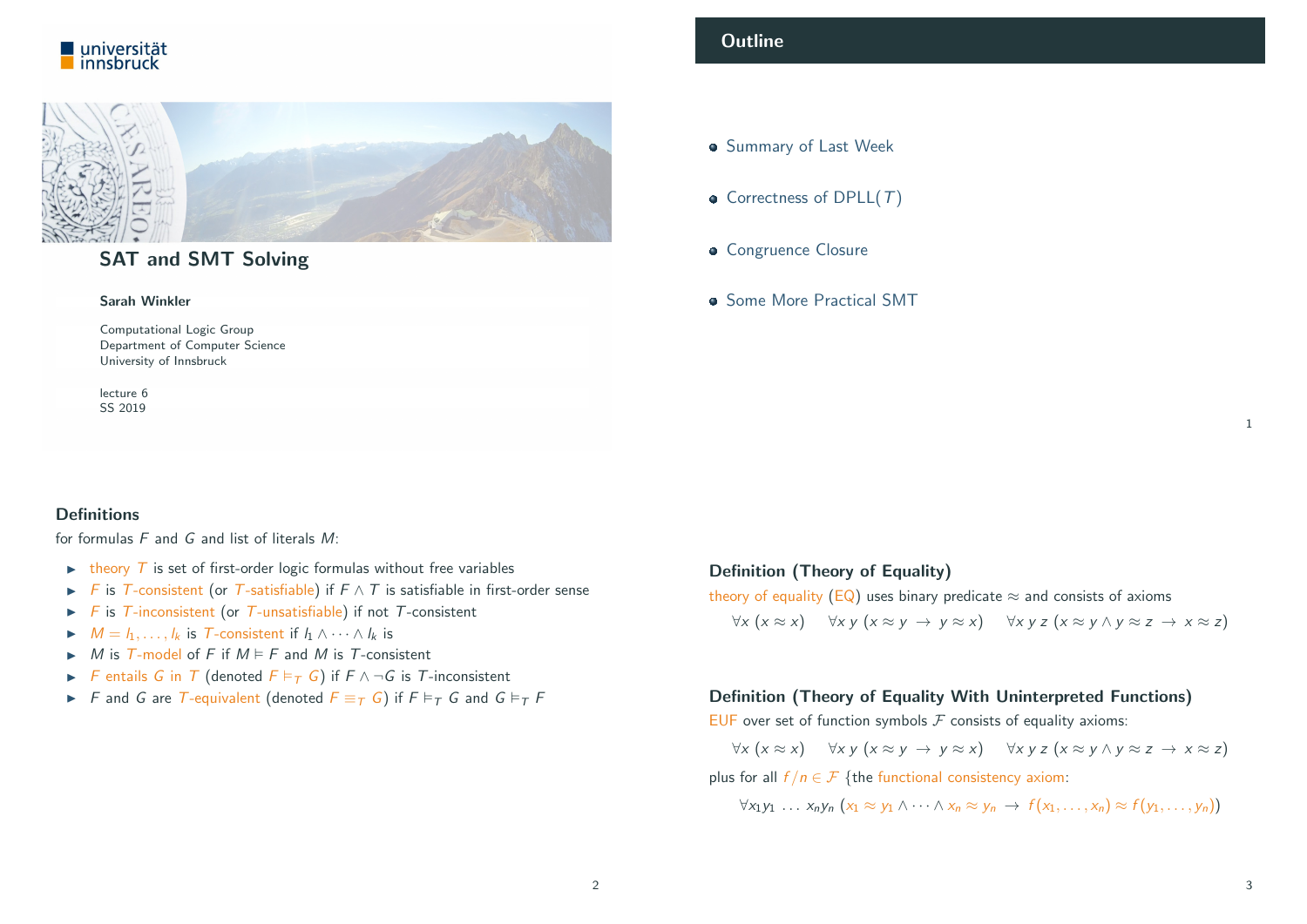## Definition (DPLL( $T$ ) Transition Rules)

DPLL( $T$ ) consists of DPLL rules unit propagate, decide, fail, and restart plus

- $\triangleright$  T-backjump M l<sup>d</sup> N || F, C  $\implies$  M l' || F, C if M  $I^d$   $N \vDash \neg C$  and  $\exists$  clause  $C' \vee I'$  such that
	- $\blacktriangleright$  F, C  $\models$  T C'  $\lor$  I'
	- $\triangleright$   $M \models \neg C'$  and l' is undefined in M, and l' or l'<sup>c</sup> occurs in F or in M l<sup>d</sup> N
- $\triangleright$  T-learn M ||  $F \implies M \parallel F$ , C if  $F \models_T C$  and all atoms of C occur in M or F
- $\triangleright$  T-forget M || F, C  $\implies$  M || F if  $F \models_{\tau} C$
- $\triangleright$  T-propagate  $M \parallel F \implies M I \parallel F$ if  $M \vDash_{\mathcal{T}} I$ , literal I or I<sup>c</sup> occurs in F, and I is undefined in M

## Naive Lazy Approach in DPLL $(T)$

- $\triangleright$  whenever state M || F is final wrt unit propagate, decide, fail, T-backjump: check T-consistency of M with T-solver
- $\triangleright$  if M is T-consistent then satisfiability is proven
- $\triangleright$  otherwise  $\exists l_1, \ldots, l_k$  subset of M such that  $\models_{\mathcal{T}} \neg(l_1 \land \cdots \land l_k)$
- **In use T-learn to add**  $\neg h \lor \cdots \lor \neg h$
- $\blacktriangleright$  apply restart

## Improvement 1: Incremental T-Solver

 $\triangleright$  T-solver checks T-consistency of model M whenever literal is added to M

## Improvement 2: On-Line SAT solver

 $\triangleright$  after T-learn added clause, apply fail or T-backjump instead of restart

## Improvement 3: Eager Theory Propagation

 $\blacktriangleright$  apply T-propagate before decide

## Remark

all three improvements can be combined 5

Definition (Basic DPLL $(T)$ ) system  $\beta$  consists of unit propagate, decide, fail, T-backjump, and T-propagate

Definition (Full DPLL $(T)$ ) system  $\mathcal F$  extends  $\mathcal B$  by  $\mathcal T$ -learn,  $\mathcal T$ -forget, and restart

#### Lemma

if  $\parallel$  F  $\Longrightarrow^*_{\mathsf{F}} M \parallel$  G then

- $\triangleright$  all atoms in M and G are atoms in F
- $\triangleright$  M does not contain complementary literals, and every literal at most once
- $\triangleright$  G is T-equivalent to F ( $F \equiv_T G$ )
- if  $M = M_0 \, l_1^d \, M_1 \, l_2^d \, M_2 \ldots \, l_k^d \, M_k$  with  $l_1, \ldots, l_k$  all the decision literals then  $F, l_1, \ldots, l_i \vDash_{\mathcal{T}} M_i$  for all  $0 \leq i \leq k$

# <span id="page-1-0"></span>**Outline**

- **Summary of Last Week**
- Correctness of DPLL $(T)$
- **Congruence Closure**
- **Some More Practical SMT**

4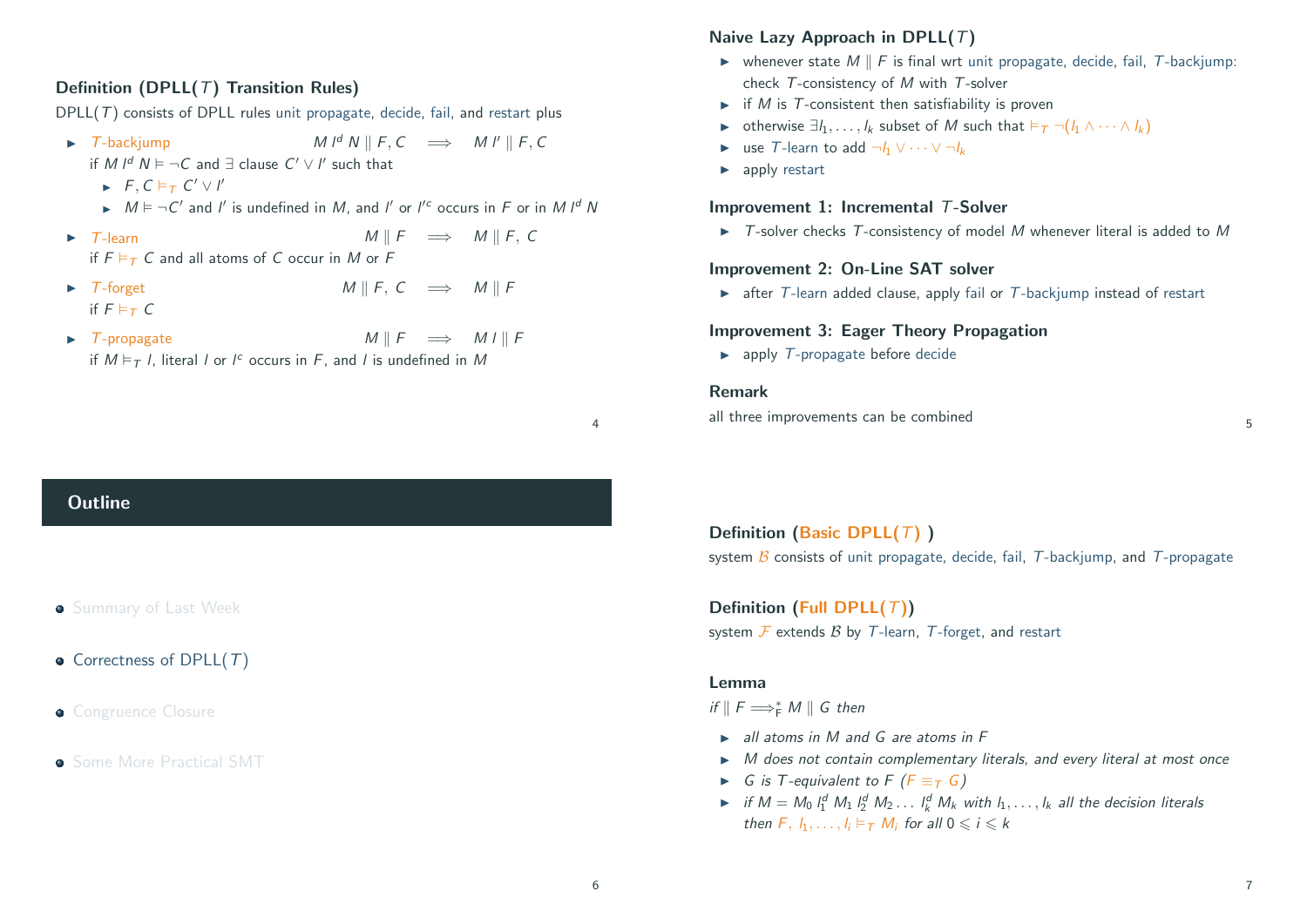Consider derivation with final state  $S_n$ .

 $\mathbb{E} F \implies_{\tau} S_1 \implies_{\tau} S_2 \implies_{\tau} \dots \implies_{\tau} S_n$ 

#### Theorem

if  $S_n$  = FailState then F is T-unsatisfiable

#### Proof.

- ► must have  $\parallel F \Longrightarrow_{\mathcal{F}}^* M \parallel F' \stackrel{\text{fail}}{\Longrightarrow}_{\mathcal{F}}$  FailState, so  $M \models \neg C$  for some C in  $F'$
- $M$  cannot contain decision literals (otherwise  $T$ -backjump applicable)
- by Lemma before,  $F' \vDash_{\mathcal{T}} M$ , so  $F' \vDash_{\mathcal{T}} \neg C$
- **►** also have  $F' \models_T C$  because C is in  $F'$ , so  $F \equiv_T F'$  is T-inconsistent

#### Theorem

if  $S_n = M \parallel F'$  and M is T-consistent then F is T-satisfiable and  $M \vDash_T F$ 

#### Proof.

- $\blacktriangleright$   $S_n$  is final, so all literals of F' are defined in M (otherwise decide applicable)
- $\blacktriangleright$   $\exists$  clause C in F' such that  $M \models \neg C$  (otherwise backjump or fail applicable)
- So  $M \models F'$  and by T-consistency  $M \models_T F'$
- ► have  $F \equiv_T F'$  so M also T-satisfies F

## **Outline**

## **Summary of Last Week**

- $\bullet$  Correctness of DPLL $(T)$
- **Congruence Closure**

## **• Some More Practical SMT**

## Theorem (Termination)

$$
\Gamma: \quad \parallel F \Longrightarrow_{\mathcal{F}}^* S_0 \Longrightarrow_{\mathcal{F}}^* S_1 \Longrightarrow_{\mathcal{F}}^* \ldots
$$

#### is finite if

- $\triangleright$  there is no infinite sub-derivation of only T-learn and T-forget steps, and
- $\longrightarrow$  for every sub-derivation

# $S_i \stackrel{\text{restart}}{\Longrightarrow}_{\mathcal{F}} S_{i+1} \Longrightarrow^*_{\mathcal{F}} S_j \stackrel{\text{restart}}{\Longrightarrow}_{\mathcal{F}} S_{j+1} \Longrightarrow^*_{\mathcal{F}} S_k \stackrel{\text{restart}}{\Longrightarrow}_{\mathcal{F}} S_{k+1}$

with no restart steps in  $S_{i+1} \Longrightarrow_{\mathcal{F}}^* S_j$  and  $S_{j+1} \Longrightarrow_{\mathcal{F}}^* S_k$ :

- ► there are more B-steps in  $S_j \Longrightarrow_{\mathcal{F}}^* S_k$  than in  $S_i \Longrightarrow_{\mathcal{F}}^* S_j$ , or
- ► a clause is learned in  $S_j \Longrightarrow_{\mathcal{F}}^* S_k$  that is never forgotten in  $\Gamma$

#### Proof.

similar as for DPLL:

- $\triangleright$  restart is applied with increasing periodicity, or
- $\rightarrow$  otherwise clause is learned (and there are only finitely many clauses) F

#### Aim

build T-solver for EUF using congruence closure

## Definitions (Terms)

- $\triangleright$  signature  $\triangleright$   $\vdash$  function symbols with fixed arity
- $\triangleright$  variables  $\triangleright$   $\triangleright$   $\mathcal{V} = \emptyset$ 
	-
- Example 1 terms  $\mathcal{T}(\mathcal{F}, \mathcal{V})$  smallest set such that
	- $\triangleright \forall \subseteq \mathcal{T}(\mathcal{F}, \mathcal{V})$
	- if  $f \in \mathcal{F}$  has arity n and  $t_i \in \mathcal{T}(\mathcal{F}, \mathcal{V})$  then  $f(t_1, \ldots, t_n) \in \mathcal{T}(\mathcal{F}, \mathcal{V})$
- $\blacktriangleright$  subterms

$$
Sub(t) = \begin{cases} \{t\} & \text{if } t \in \mathcal{V} \\ \{t\} \cup \bigcup_i Sub(t_i) & \text{if } t = f(t_1, \ldots, t_n) \end{cases}
$$

#### **Example**

- $\triangleright$  for  $\mathcal{F} = \{f/1, g/2, a/0\}$  and  $x, y \in \mathcal{V}$  have terms a,  $f(x)$ ,  $f(a)$ ,  $g(x, f(y))$ , ...
- For  $t = g(g(x, x), f(f(a)))$  have  $Sub(t) = \{t, g(x, x), x, f(f(a)), f(a), a\}$

 $\overline{8}$ 

T.

9

number of arguments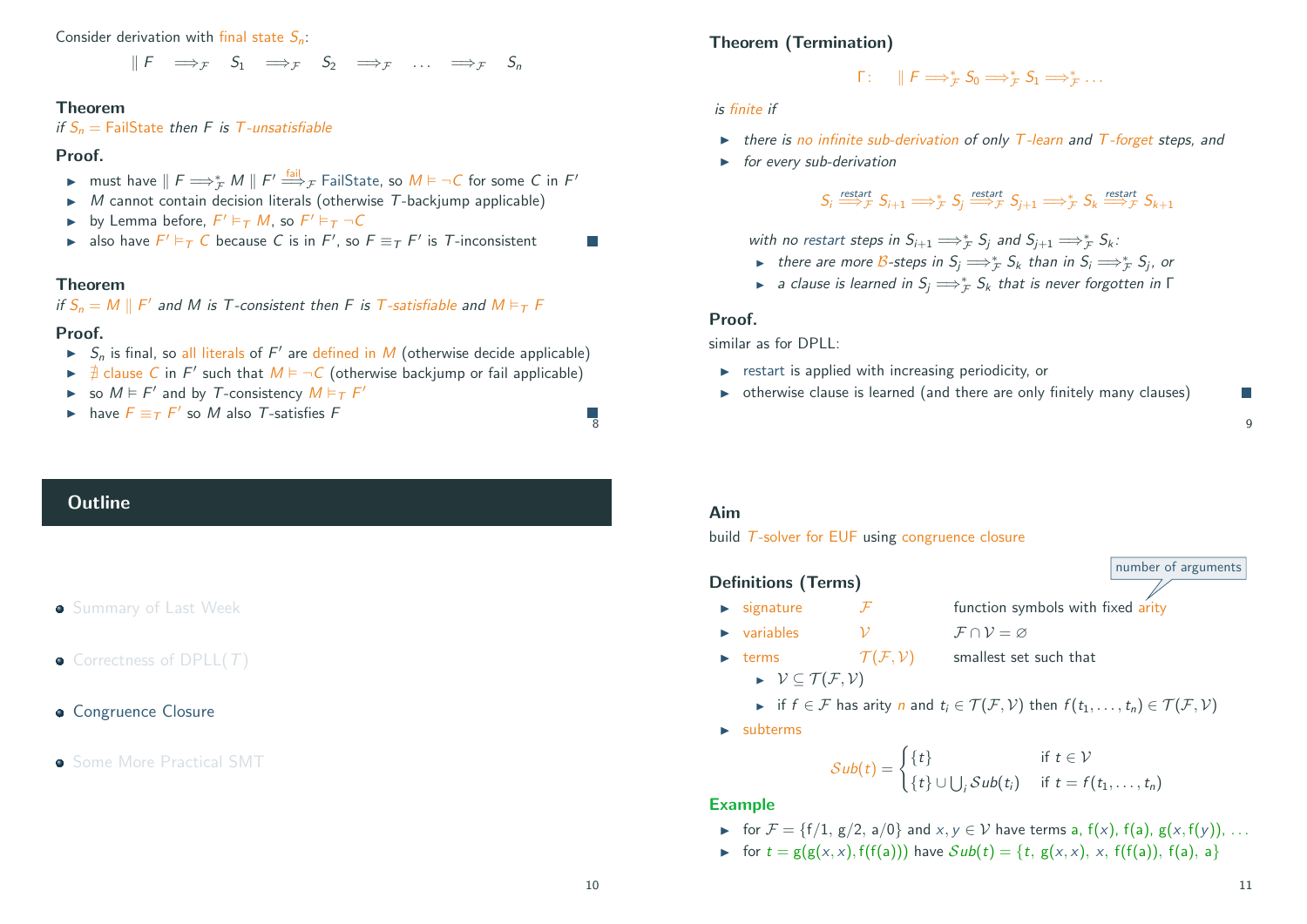## Congruence Closure

Input: set of equations E and equation  $s \approx t$ , both without variables Output: valid  $(E \models_T s \approx t)$  or invalid  $(E \not\models_T s \approx t)$ 

- 1 build congruence classes
	- (a) put different subterms of  $E \cup \{s \approx t\}$  in separate sets
	- (b) merge sets  $\{ \ldots, t_1, \ldots \}$  and  $\{ \ldots, t_2, \ldots \}$  for all  $t_1 \approx t_2$  in E
	- (c) merge sets  $\{ \ldots, f(t_1, \ldots, t_n), \ldots \}$  and  $\{ \ldots, f(u_1, \ldots, u_n), \ldots \}$ if t<sub>i</sub> and  $u_i$  belong to same set for all  $1 \le i \le n$
	- (d) repeat (c) until no change
- 1 if s and t belong to same set then return valid else return invalid

## Example (1)

 $\blacktriangleright$  given set of equations E

 $f(f(f(a))) \approx g(f(g(f(b))))$   $f(g(f(b))) \approx f(a)$   $g(g(b)) \approx g(f(a))$   $g(a) \approx b$ 

and test equation  $f(a) \approx g(a)$ 

 $\blacktriangleright$  sets

| $1. \{a\}$                   | 5. $\{f(f(a))\}$                                        |
|------------------------------|---------------------------------------------------------|
| 2. { $f(a)$ , $f(g(f(b)))$ } | 6. { $f(f(f(a))), g(f(g(f(b))))$ , $g(g(b)), g(f(a))$ } |
| 3. { $b, g(a)$ }             | 7. $\{f(b)\}\$                                          |
| 4. $\{g(b)\}\$               | 8. $\{g(f(b))\}$                                        |
|                              |                                                         |

13

 $\triangleright$  conclusion:  $E \models f(a) \not\approx g(a)$ 

12

## Example (2)

 $\blacktriangleright$  given set of equations  $E$ 

 $f(f(f(a))) \approx a$  f(f(f(f(f(f(a)))))  $\approx a$ 

and test equaton  $f(a) \approx a$ 

- $\blacktriangleright \{a, f(a), f(f(a)), f(f(f(a))), f(f(f(f(a))))), f(f(f(f(f(a))))\}$
- ► conclusion:  $E \models f(a) \approx a$

# Ok, But How About a Solver for EUF?

Definition (Skolemization) given formula  $\varphi$  with free variables  $x_1, \ldots, x_n$  $\hat{\varphi} = \varphi[x_1 \mapsto c_1, \ldots, x_n \mapsto c_n]$  where  $c_1, \ldots, c_n$  are fresh constants

## Deciding Satisfiability of EUF Conjunctions

given EUF conjunction  $\varphi$  with free variables  $x_1, \ldots, x_n$ : split  $\varphi = (\bigwedge P) \wedge (\bigwedge \neg N)$  into positive literals  $P$  and negative literals  $N$ 

| $\varphi = (\bigwedge P) \wedge (\bigwedge \neg N)$                                                         | unsatisfiable |                                          |
|-------------------------------------------------------------------------------------------------------------|---------------|------------------------------------------|
| $\iff \exists x_1 \dots x_n. (\bigwedge P) \wedge (\bigwedge \neg N)$                                       | unsatisfiable |                                          |
| $\iff (\bigwedge \widehat{P}) \wedge (\bigwedge \neg \widehat{N})$                                          | unsatisfiable | skolemization                            |
| $\iff \neg ((\wedge \widehat{P}) \wedge (\wedge \neg \widehat{N}))$                                         | valid         | $\varphi$ unsat iff $\neg \varphi$ valid |
| $\iff \wedge \hat{P} \rightarrow \vee \hat{N}$                                                              | valid         | de Morgan                                |
| $\iff \exists s \approx t$ in $\widehat{N}$ such that $\bigwedge \widehat{P} \rightarrow s \approx t$ valid |               | semantics of $\vee$                      |
| $\iff \exists s \approx t$ in $\widehat{N}$ such that $\bigwedge \widehat{P} \vDash_T s \approx t$          |               | semantics of $#5$                        |
|                                                                                                             |               |                                          |